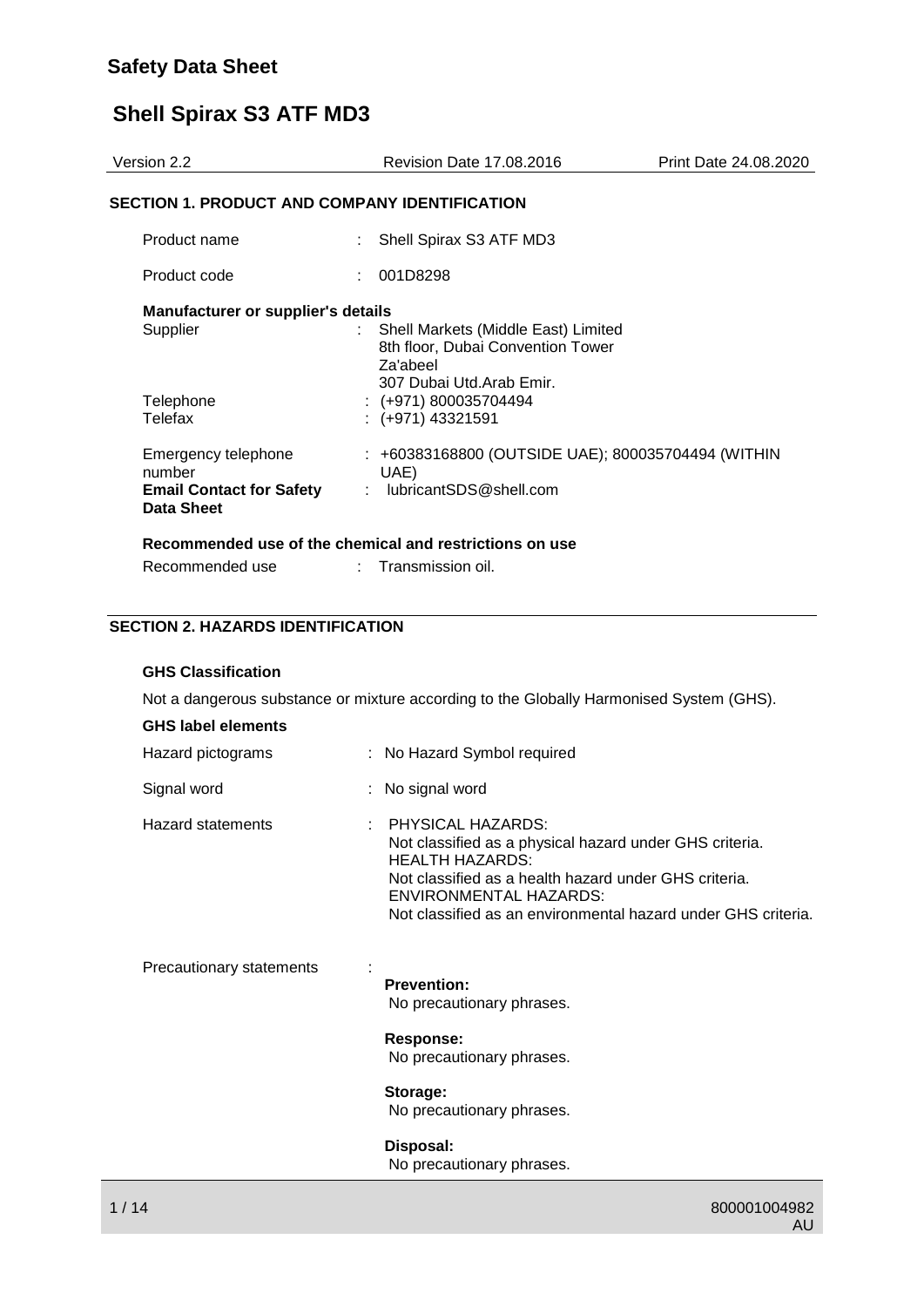Version 2.2 Revision Date 17.08.2016 Print Date 24.08.2020

#### **Other hazards which do not result in classification**

Prolonged or repeated skin contact without proper cleaning can clog the pores of the skin resulting in disorders such as oil acne/folliculitis.Used oil may contain harmful impurities.Not classified as flammable but will burn.

#### **SECTION 3. COMPOSITION/INFORMATION ON INGREDIENTS**

| Chemical nature | : Highly refined mineral oils and additives.<br>The highly refined mineral oil contains <3% (w/w) DMSO-<br>extract, according to IP346.                                                   |
|-----------------|-------------------------------------------------------------------------------------------------------------------------------------------------------------------------------------------|
|                 | : * contains one or more of the following CAS-numbers: 64742-<br>53-6, 64742-54-7, 64742-55-8, 64742-56-9, 64742-65-0,<br>68037-01-4, 72623-86-0, 72623-87-1, 8042-47-5, 848301-69-<br>9. |

#### Hazardous components

| Chemical name                                                    | CAS-No.      | Classification     | Concentration<br>[%] |
|------------------------------------------------------------------|--------------|--------------------|----------------------|
| Alkyl methacrylates<br>copolymer                                 | Not Assigned | Eye Irrit.2A; H319 | $1 - 3$              |
| Interchangeable low<br>viscosity base oil<br>(<20,5 cSt @40°C) * | Not Assigned | Asp. Tox.1; H304   | $0 - 90$             |

For explanation of abbreviations see section 16.

#### **SECTION 4. FIRST-AID MEASURES**

| General advice                                                    | : Not expected to be a health hazard when used under normal<br>conditions.                                                                                                                  |
|-------------------------------------------------------------------|---------------------------------------------------------------------------------------------------------------------------------------------------------------------------------------------|
| If inhaled                                                        | : No treatment necessary under normal conditions of use.<br>If symptoms persist, obtain medical advice.                                                                                     |
| In case of skin contact                                           | : Remove contaminated clothing. Flush exposed area with<br>water and follow by washing with soap if available.<br>If persistent irritation occurs, obtain medical attention.                |
| In case of eye contact                                            | : Flush eye with copious quantities of water.<br>If persistent irritation occurs, obtain medical attention.                                                                                 |
| If swallowed                                                      | : In general no treatment is necessary unless large quantities<br>are swallowed, however, get medical advice.                                                                               |
| Most important symptoms<br>and effects, both acute and<br>delayed | : Oil acne/folliculitis signs and symptoms may include formation<br>of black pustules and spots on the skin of exposed areas.<br>Ingestion may result in nausea, vomiting and/or diarrhoea. |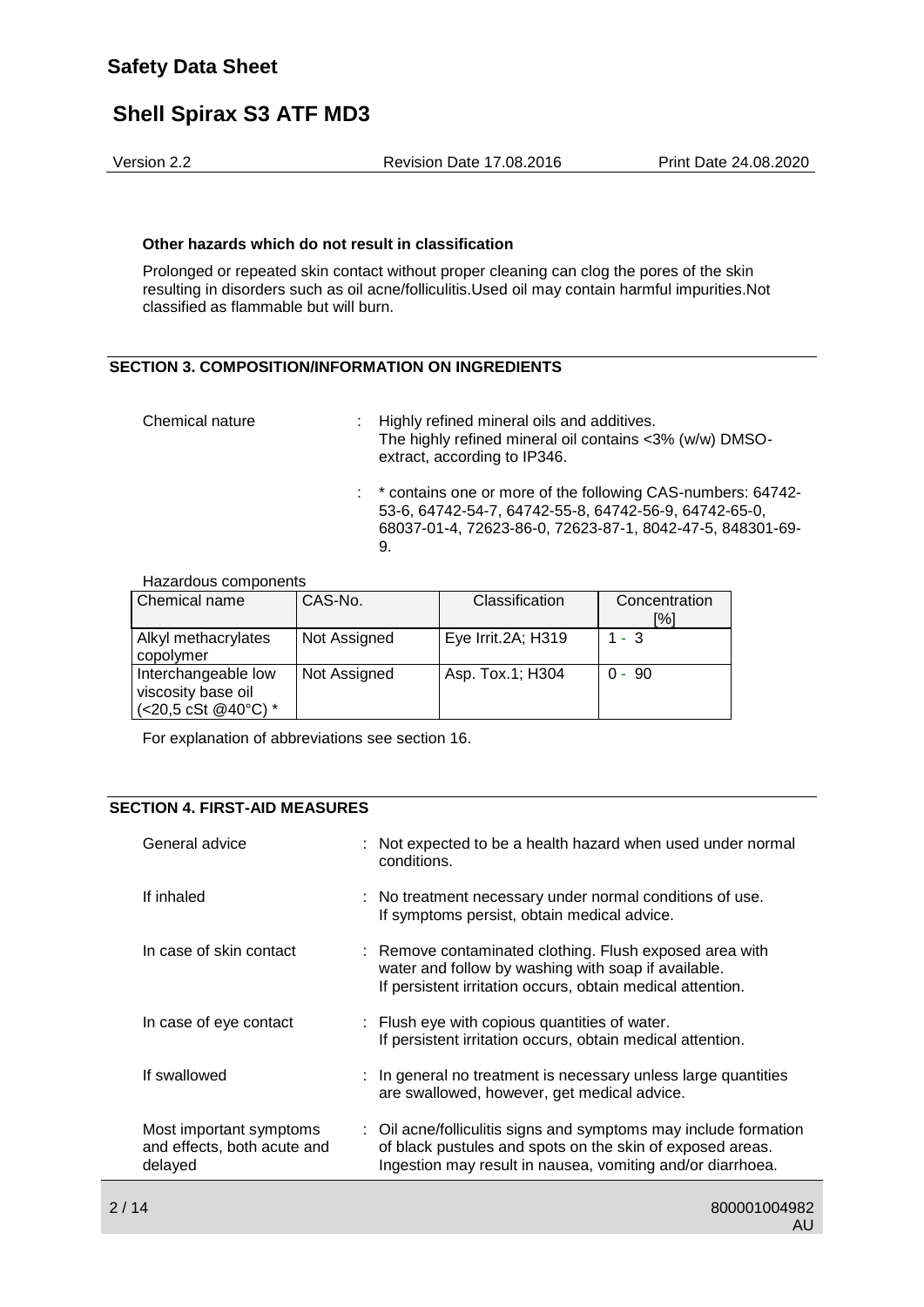| Version 2.2                                                                                                   |    | Revision Date 17.08.2016                                                                                                                                                                                                                                                                                                                                                | Print Date 24.08.2020 |
|---------------------------------------------------------------------------------------------------------------|----|-------------------------------------------------------------------------------------------------------------------------------------------------------------------------------------------------------------------------------------------------------------------------------------------------------------------------------------------------------------------------|-----------------------|
| Protection of first-aiders                                                                                    |    | : When administering first aid, ensure that you are wearing the<br>appropriate personal protective equipment according to the<br>incident, injury and surroundings.                                                                                                                                                                                                     |                       |
| Notes to physician                                                                                            |    | : Treat symptomatically.                                                                                                                                                                                                                                                                                                                                                |                       |
| <b>SECTION 5. FIRE-FIGHTING MEASURES</b>                                                                      |    |                                                                                                                                                                                                                                                                                                                                                                         |                       |
| Suitable extinguishing media                                                                                  |    | : Foam, water spray or fog. Dry chemical powder, carbon<br>dioxide, sand or earth may be used for small fires only.                                                                                                                                                                                                                                                     |                       |
| Unsuitable extinguishing<br>media                                                                             |    | : Do not use water in a jet.                                                                                                                                                                                                                                                                                                                                            |                       |
| Specific hazards during<br>firefighting                                                                       |    | : Hazardous combustion products may include:<br>A complex mixture of airborne solid and liquid particulates and<br>gases (smoke).<br>Carbon monoxide may be evolved if incomplete combustion<br>occurs.<br>Unidentified organic and inorganic compounds.                                                                                                                |                       |
| Specific extinguishing<br>methods                                                                             |    | : Use extinguishing measures that are appropriate to local<br>circumstances and the surrounding environment.                                                                                                                                                                                                                                                            |                       |
| Special protective equipment<br>for firefighters                                                              | ÷. | Proper protective equipment including chemical resistant<br>gloves are to be worn; chemical resistant suit is indicated if<br>large contact with spilled product is expected. Self-Contained<br>Breathing Apparatus must be worn when approaching a fire in<br>a confined space. Select fire fighter's clothing approved to<br>relevant Standards (e.g. Europe: EN469). |                       |
| <b>Hazchem Code</b>                                                                                           |    | $:$ NONE                                                                                                                                                                                                                                                                                                                                                                |                       |
| <b>SECTION 6. ACCIDENTAL RELEASE MEASURES</b>                                                                 |    |                                                                                                                                                                                                                                                                                                                                                                         |                       |
| Personal precautions,<br>protective equipment and<br>emergency procedures<br><b>Environmental precautions</b> |    | : Avoid contact with skin and eyes.                                                                                                                                                                                                                                                                                                                                     |                       |
|                                                                                                               |    | Use appropriate containment to avoid environmental<br>contamination. Prevent from spreading or entering drains,<br>ditches or rivers by using sand, earth, or other appropriate<br>barriers.                                                                                                                                                                            |                       |
|                                                                                                               |    | Local authorities should be advised if significant spillages<br>cannot be contained.                                                                                                                                                                                                                                                                                    |                       |
| Methods and materials for<br>containment and cleaning up                                                      |    | Slippery when spilt. Avoid accidents, clean up immediately.<br>Prevent from spreading by making a barrier with sand, earth<br>or other containment material.<br>Reclaim liquid directly or in an absorbent.                                                                                                                                                             |                       |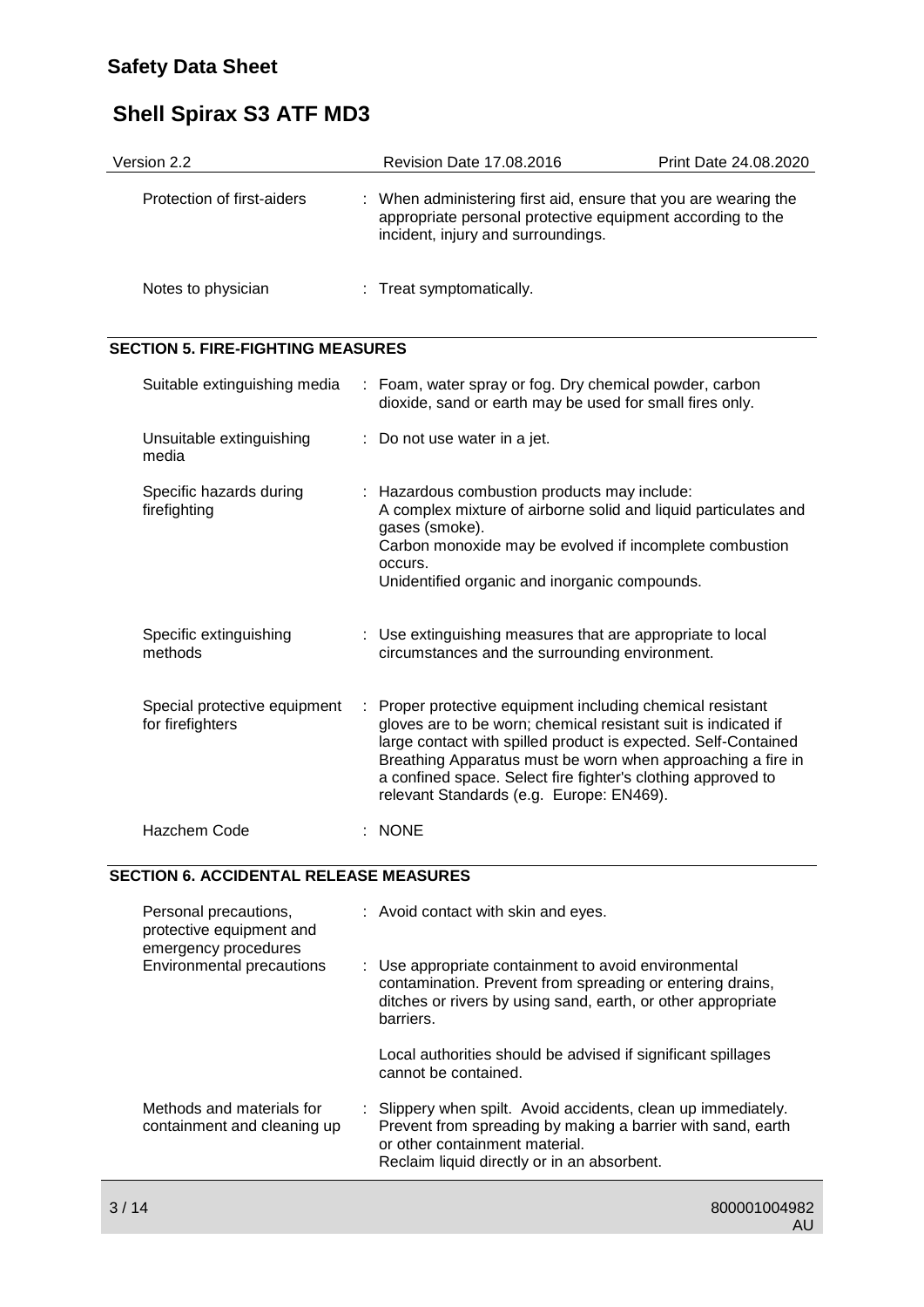| Version 2.2                            | Revision Date 17.08.2016<br>Print Date 24.08.2020                                                                                                                                                                                                                                                           |
|----------------------------------------|-------------------------------------------------------------------------------------------------------------------------------------------------------------------------------------------------------------------------------------------------------------------------------------------------------------|
|                                        | Soak up residue with an absorbent such as clay, sand or other<br>suitable material and dispose of properly.                                                                                                                                                                                                 |
| Additional advice                      | : For guidance on selection of personal protective equipment<br>see Chapter 8 of this Safety Data Sheet.<br>For guidance on disposal of spilled material see Chapter 13 of<br>this Safety Data Sheet.                                                                                                       |
| <b>SECTION 7. HANDLING AND STORAGE</b> |                                                                                                                                                                                                                                                                                                             |
| <b>General Precautions</b>             | : Use local exhaust ventilation if there is risk of inhalation of<br>vapours, mists or aerosols.<br>Use the information in this data sheet as input to a risk<br>assessment of local circumstances to help determine<br>appropriate controls for safe handling, storage and disposal of<br>this material.   |
| Advice on safe handling                | : Avoid prolonged or repeated contact with skin.<br>Avoid inhaling vapour and/or mists.<br>When handling product in drums, safety footwear should be<br>worn and proper handling equipment should be used.<br>Properly dispose of any contaminated rags or cleaning<br>materials in order to prevent fires. |
| Avoidance of contact                   | Strong oxidising agents.                                                                                                                                                                                                                                                                                    |
| <b>Product Transfer</b>                | This material has the potential to be a static accumulator.<br>Proper grounding and bonding procedures should be used<br>during all bulk transfer operations.                                                                                                                                               |
| <b>Storage</b>                         |                                                                                                                                                                                                                                                                                                             |
| Other data                             | Keep container tightly closed and in a cool, well-ventilated<br>place.<br>Use properly labeled and closable containers.                                                                                                                                                                                     |
|                                        | Store at ambient temperature.                                                                                                                                                                                                                                                                               |
| Packaging material                     | Suitable material: For containers or container linings, use mild<br>steel or high density polyethylene.<br>Unsuitable material: PVC.                                                                                                                                                                        |
| <b>Container Advice</b>                | Polyethylene containers should not be exposed to high<br>temperatures because of possible risk of distortion.                                                                                                                                                                                               |

### **SECTION 8. EXPOSURE CONTROLS AND PERSONAL PROTECTION**

#### **Components with workplace control parameters**

| Components | CAS-No.<br>Value type<br>(Form of<br>exposure) | Control<br>parameters /<br>Permissible | <b>Basis</b> |
|------------|------------------------------------------------|----------------------------------------|--------------|
|------------|------------------------------------------------|----------------------------------------|--------------|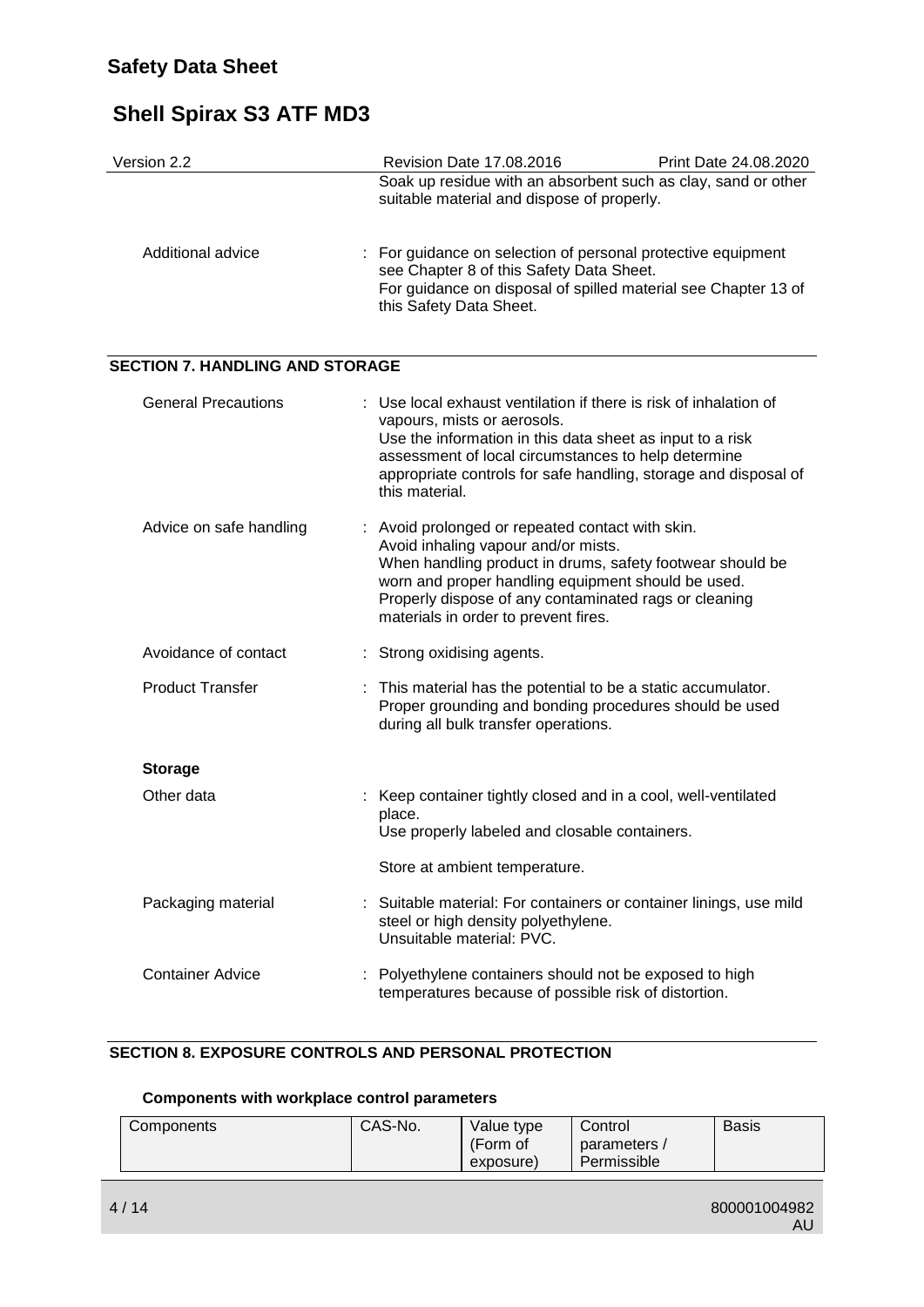| Version 2.2<br>Revision Date 17.08.2016 |              |                                       |                    | Print Date 24.08.2020                                                                 |
|-----------------------------------------|--------------|---------------------------------------|--------------------|---------------------------------------------------------------------------------------|
|                                         |              |                                       | concentration      |                                                                                       |
| Oil mist, mineral                       | Not Assigned | TWA (Mist)                            | $5$ mg/m $3$       | AU OEL                                                                                |
| Oil mist, mineral                       | Not Assigned | <b>TWA</b><br>((inhalable)            | $5$ mg/m $3$       | US. ACGIH<br>Threshold                                                                |
|                                         |              | fraction))                            |                    | <b>Limit Values</b>                                                                   |
| Oil mist, mineral                       | Not Assigned | TWA (Mist)                            | $5 \text{ mg/m}$ 3 | Australia.<br>Workplace<br>Exposure<br>Standards for<br>Airborne<br>Contaminant<br>s. |
| Oil mist, mineral                       | Not Assigned | TWA (Mist)                            | $5$ mg/m $3$       | OSHA Z-1                                                                              |
|                                         | Not Assigned | <b>TWA</b><br>(Inhalable<br>fraction) | $5$ mg/m $3$       | <b>ACGIH</b>                                                                          |

#### **Biological occupational exposure limits**

No biological limit allocated.

#### **Monitoring Methods**

Monitoring of the concentration of substances in the breathing zone of workers or in the general workplace may be required to confirm compliance with an OEL and adequacy of exposure controls. For some substances biological monitoring may also be appropriate.

Validated exposure measurement methods should be applied by a competent person and samples analysed by an accredited laboratory.

Examples of sources of recommended exposure measurement methods are given below or contact the supplier. Further national methods may be available.

National Institute of Occupational Safety and Health (NIOSH), USA: Manual of Analytical Methods http://www.cdc.gov/niosh/

Occupational Safety and Health Administration (OSHA), USA: Sampling and Analytical Methods http://www.osha.gov/

Health and Safety Executive (HSE), UK: Methods for the Determination of Hazardous Substances http://www.hse.gov.uk/

Institut für Arbeitsschutz Deutschen Gesetzlichen Unfallversicherung (IFA) , Germany http://www.dguv.de/inhalt/index.jsp

L'Institut National de Recherche et de Securité, (INRS), France http://www.inrs.fr/accueil

| <b>Engineering measures</b> | : The level of protection and types of controls necessary will<br>vary depending upon potential exposure conditions. Select<br>controls based on a risk assessment of local circumstances.<br>Appropriate measures include:<br>Adequate ventilation to control airborne concentrations.    |
|-----------------------------|--------------------------------------------------------------------------------------------------------------------------------------------------------------------------------------------------------------------------------------------------------------------------------------------|
|                             | Where material is heated, sprayed or mist formed, there is<br>greater potential for airborne concentrations to be generated.                                                                                                                                                               |
|                             | General Information:<br>Define procedures for safe handling and maintenance of<br>controls.<br>Educate and train workers in the hazards and control<br>measures relevant to normal activities associated with this<br>product.<br>Ensure appropriate selection, testing and maintenance of |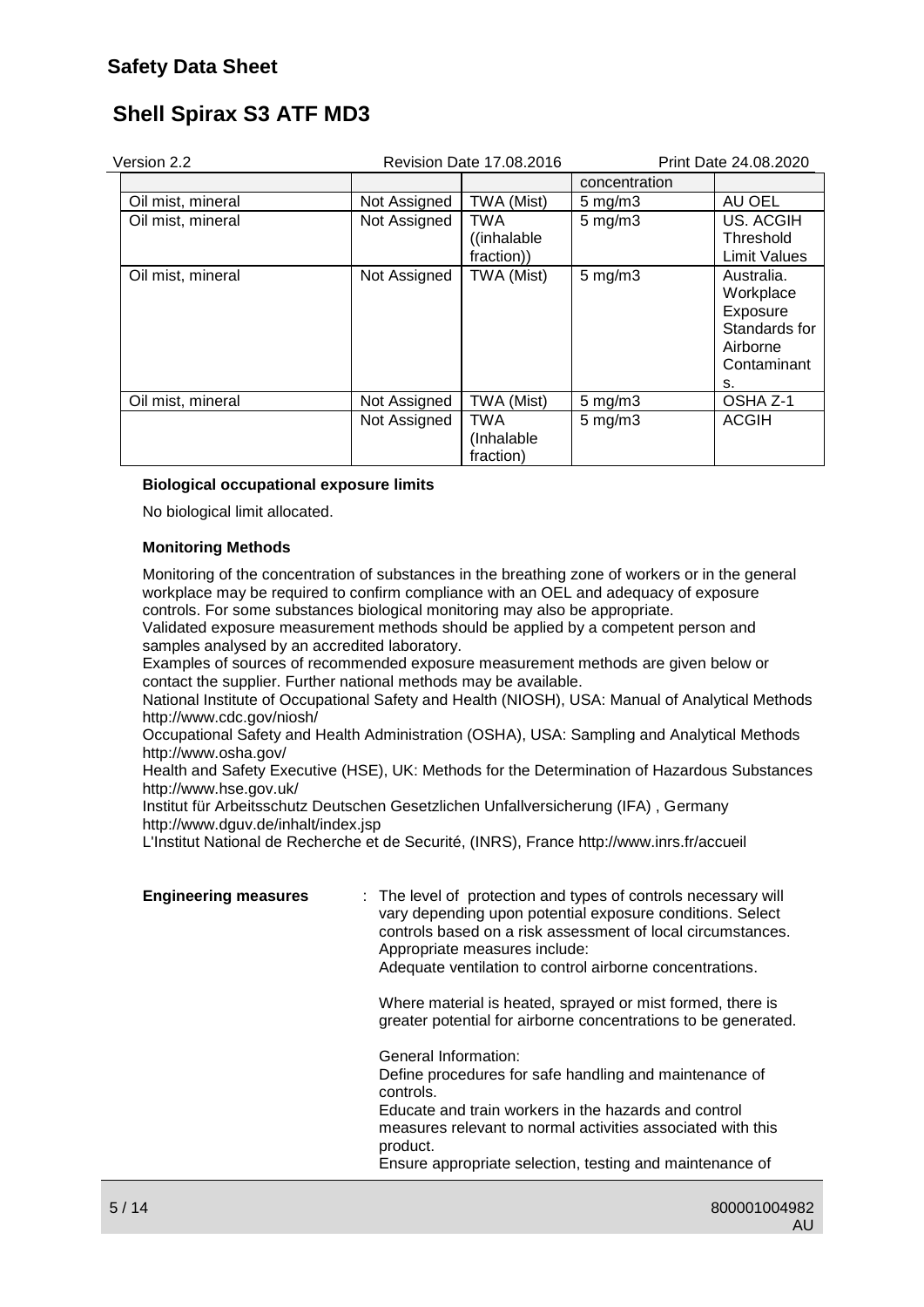| Version 2.2 | <b>Revision Date 17.08.2016</b>                                                                                                                                                                                                                                                                            | Print Date 24.08.2020 |
|-------------|------------------------------------------------------------------------------------------------------------------------------------------------------------------------------------------------------------------------------------------------------------------------------------------------------------|-----------------------|
|             | equipment used to control exposure, e.g. personal protective<br>equipment, local exhaust ventilation.                                                                                                                                                                                                      |                       |
|             | Drain down system prior to equipment break-in or<br>maintenance.                                                                                                                                                                                                                                           |                       |
|             | Retain drain downs in sealed storage pending disposal or<br>subsequent recycle.                                                                                                                                                                                                                            |                       |
|             | Always observe good personal hygiene measures, such as<br>washing hands after handling the material and before eating,<br>drinking, and/or smoking. Routinely wash work clothing and<br>protective equipment to remove contaminants. Discard<br>contaminated clothing and footwear that cannot be cleaned. |                       |
|             | Practice good housekeeping.                                                                                                                                                                                                                                                                                |                       |

#### **Personal protective equipment**

#### **Protective measures**

Personal protective equipment (PPE) should meet recommended national standards. Check with PPE suppliers.

| Respiratory protection            | No respiratory protection is ordinarily required under normal<br>conditions of use.<br>In accordance with good industrial hygiene practices,<br>precautions should be taken to avoid breathing of material.<br>If engineering controls do not maintain airborne<br>concentrations to a level which is adequate to protect worker<br>health, select respiratory protection equipment suitable for the<br>specific conditions of use and meeting relevant legislation.<br>Check with respiratory protective equipment suppliers.<br>Where air-filtering respirators are suitable, select an<br>appropriate combination of mask and filter.<br>Select a filter suitable for the combination of organic gases<br>and vapours [Type A/Type P boiling point >65°C (149°F)]. |
|-----------------------------------|-----------------------------------------------------------------------------------------------------------------------------------------------------------------------------------------------------------------------------------------------------------------------------------------------------------------------------------------------------------------------------------------------------------------------------------------------------------------------------------------------------------------------------------------------------------------------------------------------------------------------------------------------------------------------------------------------------------------------------------------------------------------------|
| Hand protection<br><b>Remarks</b> | : Where hand contact with the product may occur the use of<br>gloves approved to relevant standards (e.g. Europe: EN374,<br>US: F739) made from the following materials may provide<br>suitable chemical protection. PVC, neoprene or nitrile rubber<br>gloves Suitability and durability of a glove is dependent on<br>usage, e.g. frequency and duration of contact, chemical<br>resistance of glove material, dexterity. Always seek advice<br>from glove suppliers. Contaminated gloves should be<br>replaced. Personal hygiene is a key element of effective hand<br>care. Gloves must only be worn on clean hands. After using<br>gloves, hands should be washed and dried thoroughly.<br>Application of a non-perfumed moisturizer is recommended.             |
|                                   | For continuous contact we recommend gloves with<br>breakthrough time of more than 240 minutes with preference<br>for > 480 minutes where suitable gloves can be identified. For<br>short-term/splash protection we recommend the same, but<br>recognize that suitable gloves offering this level of protection<br>may not be available and in this case a lower breakthrough<br>time maybe acceptable so long as appropriate maintenance                                                                                                                                                                                                                                                                                                                              |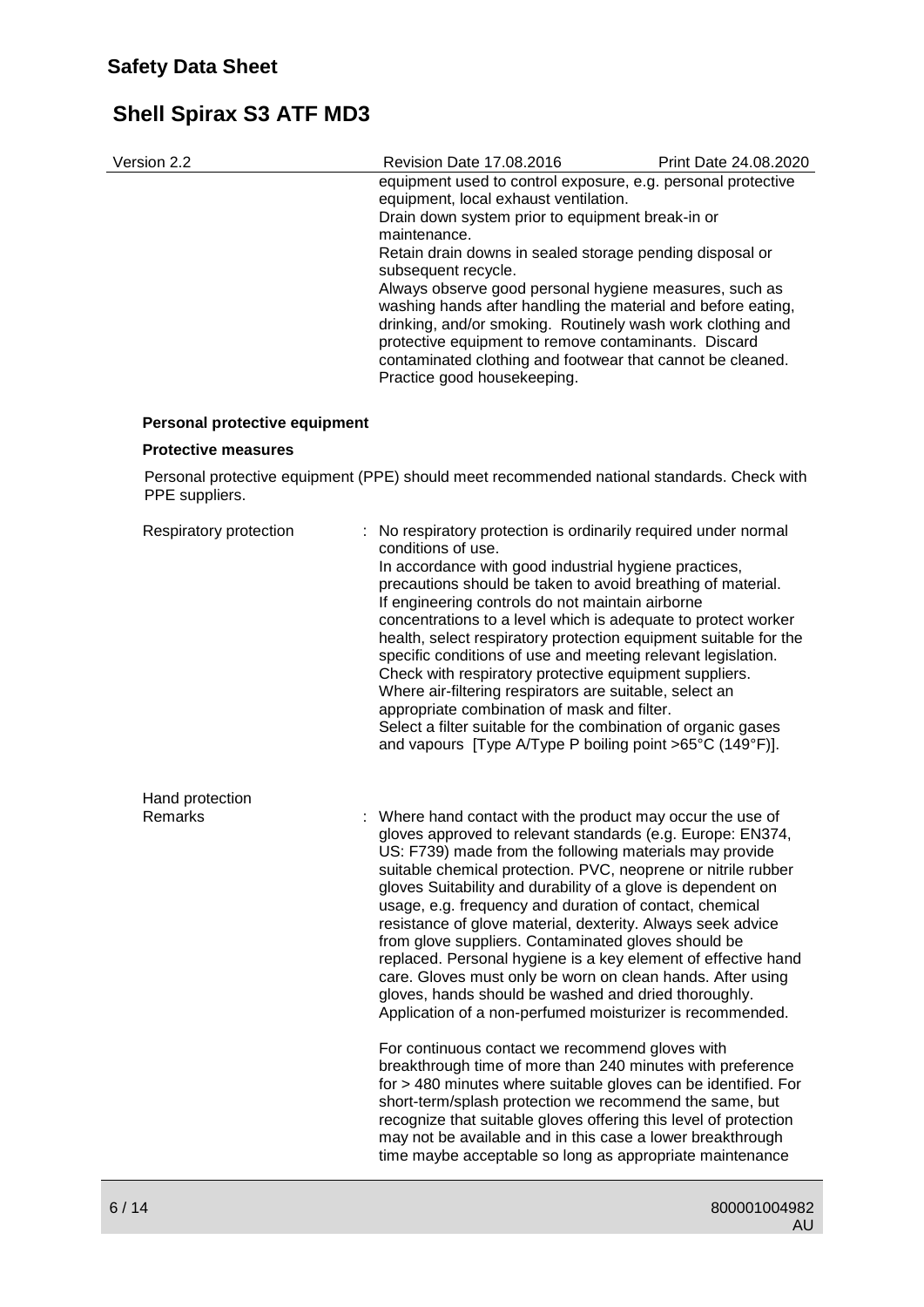| Version 2.2              | Revision Date 17.08.2016                                                                                                                                                                                                       | Print Date 24.08.2020                                        |
|--------------------------|--------------------------------------------------------------------------------------------------------------------------------------------------------------------------------------------------------------------------------|--------------------------------------------------------------|
|                          | a good predictor of glove resistance to a chemical as it is<br>dependent on the exact composition of the glove material.<br>Glove thickness should be typically greater than 0.35 mm<br>depending on the glove make and model. | and replacement regimes are followed. Glove thickness is not |
| Eye protection           | : If material is handled such that it could be splashed into eyes,<br>protective eyewear is recommended.                                                                                                                       |                                                              |
| Skin and body protection | : Skin protection is not ordinarily required beyond standard<br>work clothes.<br>It is good practice to wear chemical resistant gloves.                                                                                        |                                                              |
| Thermal hazards          | $:$ Not applicable                                                                                                                                                                                                             |                                                              |

#### **Environmental exposure controls**

| General advice | : Take appropriate measures to fulfill the requirements of<br>relevant environmental protection legislation. Avoid          |
|----------------|-----------------------------------------------------------------------------------------------------------------------------|
|                | contamination of the environment by following advice given in<br>Chapter 6. If necessary, prevent undissolved material from |
|                | being discharged to waste water. Waste water should be                                                                      |
|                | treated in a municipal or industrial waste water treatment plant                                                            |
|                | before discharge to surface water.                                                                                          |
|                | Local guidelines on emission limits for volatile substances                                                                 |
|                | must be observed for the discharge of exhaust air containing                                                                |
|                | vapour.                                                                                                                     |

#### **SECTION 9. PHYSICAL AND CHEMICAL PROPERTIES**

| Appearance                | : Liquid at room temperature.                                                      |
|---------------------------|------------------------------------------------------------------------------------|
| Colour                    | : red                                                                              |
| Odour                     | Slight hydrocarbon                                                                 |
| Odour Threshold           | Data not available                                                                 |
| рH                        | : Not applicable                                                                   |
| pour point                | : -48 °C / -54 °FMethod: ISO 3016                                                  |
| Melting / freezing point  | Data not available                                                                 |
| range                     | Initial boiling point and boiling $\therefore$ > 280 °C / 536 °Festimated value(s) |
| Flash point               | : 180 °C / 356 °F<br>Method: ISO 2592                                              |
| Evaporation rate          | Data not available                                                                 |
| Flammability (solid, gas) | : Data not available                                                               |
| Upper explosion limit     | : Typical 10 %(V)                                                                  |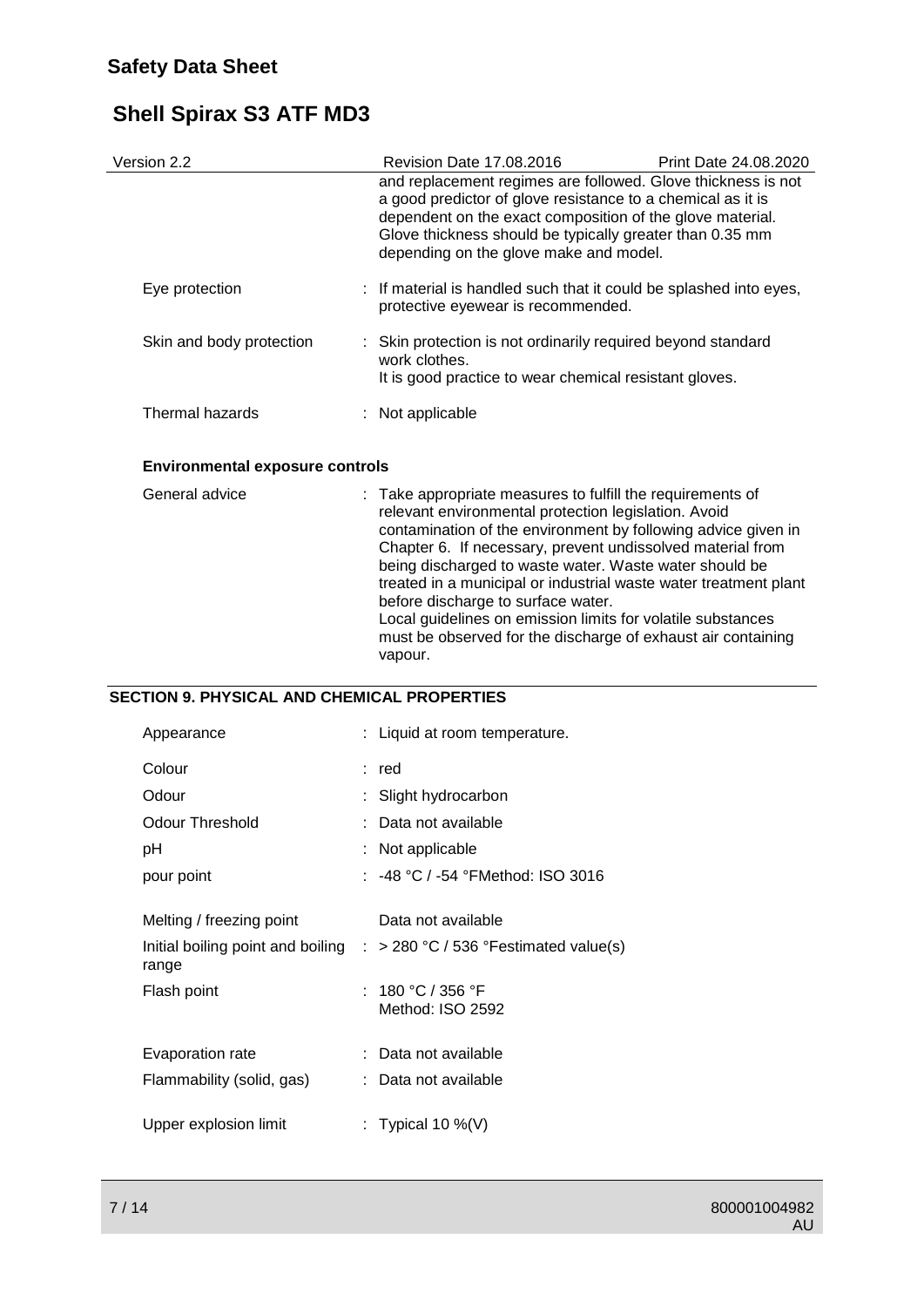# **Safety Data Sheet**

# **Shell Spirax S3 ATF MD3**

| Version 2.2                                | Revision Date 17.08.2016                                                            | Print Date 24.08.2020 |
|--------------------------------------------|-------------------------------------------------------------------------------------|-----------------------|
| Lower explosion limit                      | : Typical 1 %(V)                                                                    |                       |
| Vapour pressure                            | : < 0.5 Pa (20 °C / 68 °F)<br>estimated value(s)                                    |                       |
| Relative vapour density                    | $:$ > 1 estimated value(s)                                                          |                       |
| Relative density                           | : $0.864$ (15 °C / 59 °F)                                                           |                       |
| Density                                    | : 864 kg/m3 (15.0 °C / 59.0 °F)<br>Method: ISO 12185                                |                       |
| Solubility(ies)                            |                                                                                     |                       |
| Water solubility                           | : negligible                                                                        |                       |
| Solubility in other solvents               | : Data not available                                                                |                       |
| Partition coefficient: n-<br>octanol/water | $:$ Pow: $> 6$ (based on information on similar products)                           |                       |
| Auto-ignition temperature                  | : > 320 °C / 608 °F                                                                 |                       |
| Viscosity                                  |                                                                                     |                       |
| Viscosity, dynamic                         | : Data not available                                                                |                       |
| Viscosity, kinematic                       | : 33.8 mm2/s (40.0 °C / 104.0 °F)<br>Method: ISO 3104                               |                       |
|                                            | 7.3 mm2/s (100 °C / 212 °F)<br>Method: ISO 3104                                     |                       |
| <b>Explosive properties</b>                | : Not classified                                                                    |                       |
| Oxidizing properties                       | : Data not available                                                                |                       |
| Conductivity<br>Decomposition temperature  | : This material is not expected to be a static accumulator.<br>: Data not available |                       |
|                                            |                                                                                     |                       |

### **SECTION 10. STABILITY AND REACTIVITY**

| Reactivity                            | : The product does not pose any further reactivity hazards in<br>addition to those listed in the following sub-paragraph. |
|---------------------------------------|---------------------------------------------------------------------------------------------------------------------------|
| Chemical stability                    | : Stable.                                                                                                                 |
| Possibility of hazardous<br>reactions | : Reacts with strong oxidising agents.                                                                                    |
| Conditions to avoid                   | : Extremes of temperature and direct sunlight.                                                                            |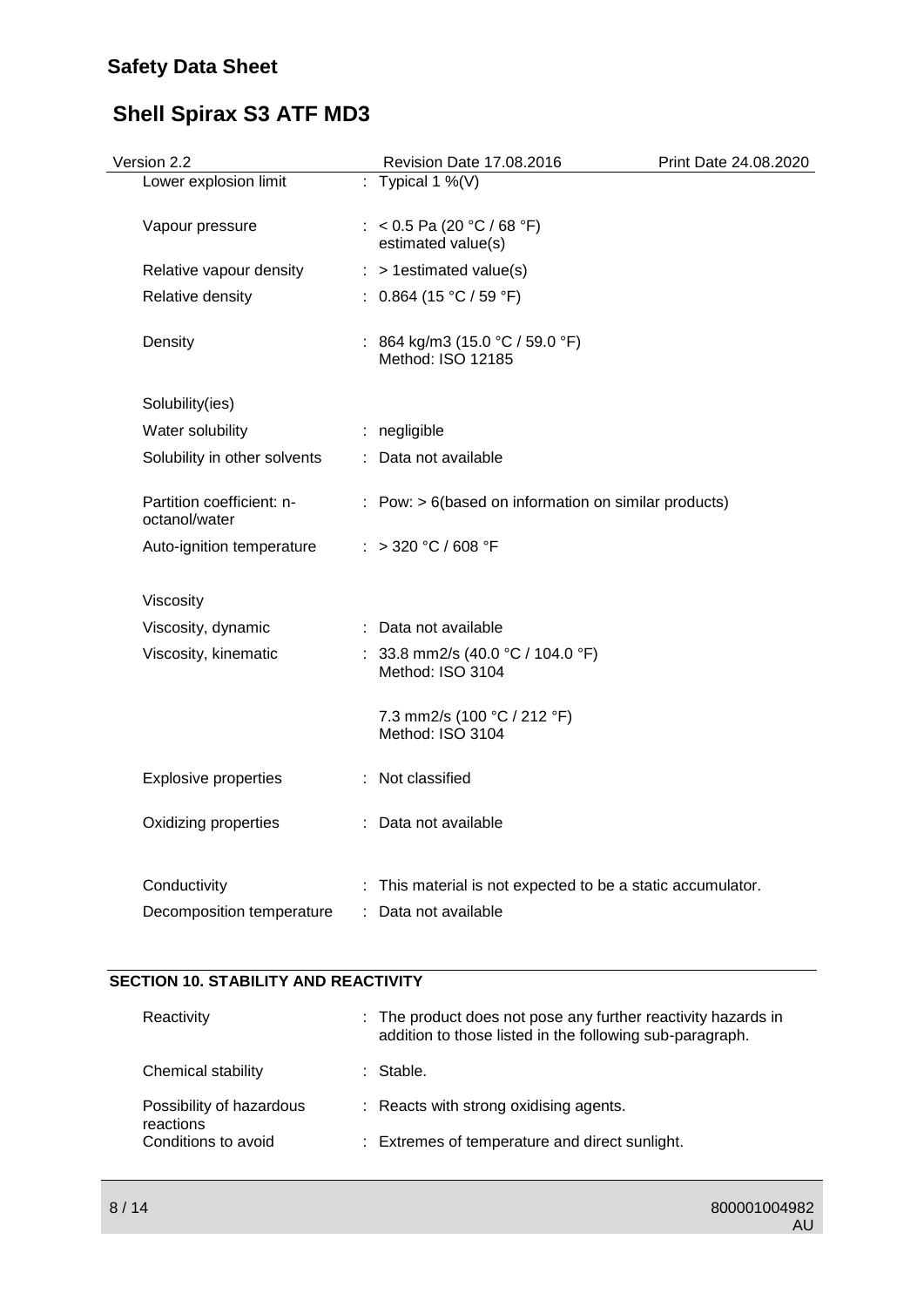### **Safety Data Sheet**

## **Shell Spirax S3 ATF MD3**

| Version 2.2                         | <b>Revision Date 17,08,2016</b>                                                       | Print Date 24.08.2020 |
|-------------------------------------|---------------------------------------------------------------------------------------|-----------------------|
| Incompatible materials              | : Strong oxidising agents.                                                            |                       |
| Hazardous decomposition<br>products | : Hazardous decomposition products are not expected to form<br>during normal storage. |                       |

#### **SECTION 11. TOXICOLOGICAL INFORMATION**

| Basis for assessment      | : Information given is based on data on the components and<br>the toxicology of similar products. Unless indicated otherwise,<br>the data presented is representative of the product as a<br>whole, rather than for individual component(s). |
|---------------------------|----------------------------------------------------------------------------------------------------------------------------------------------------------------------------------------------------------------------------------------------|
| Exposure routes           | : Skin and eye contact are the primary routes of exposure<br>although exposure may occur following accidental ingestion.                                                                                                                     |
| <b>Acute toxicity</b>     |                                                                                                                                                                                                                                              |
| <b>Product:</b>           |                                                                                                                                                                                                                                              |
| Acute oral toxicity       | : LD50 rat: $> 5,000$ mg/kg<br>Remarks: Expected to be of low toxicity:                                                                                                                                                                      |
| Acute inhalation toxicity | : Remarks: Not considered to be an inhalation hazard under<br>normal conditions of use.                                                                                                                                                      |
| Acute dermal toxicity     | : LD50 Rabbit: $>$ 5,000 mg/kg<br>Remarks: Expected to be of low toxicity:                                                                                                                                                                   |

#### **Skin corrosion/irritation**

#### **Product:**

Remarks: Expected to be slightly irritating., Prolonged or repeated skin contact without proper cleaning can clog the pores of the skin resulting in disorders such as oil acne/folliculitis.

#### **Serious eye damage/eye irritation**

#### **Product:**

Remarks: Expected to be slightly irritating.

#### **Respiratory or skin sensitisation**

#### **Product:**

Remarks: Not expected to be a skin sensitiser.

### **Chronic toxicity**

#### **Germ cell mutagenicity**

#### **Product:**

: Remarks: Not considered a mutagenic hazard.

#### **Carcinogenicity**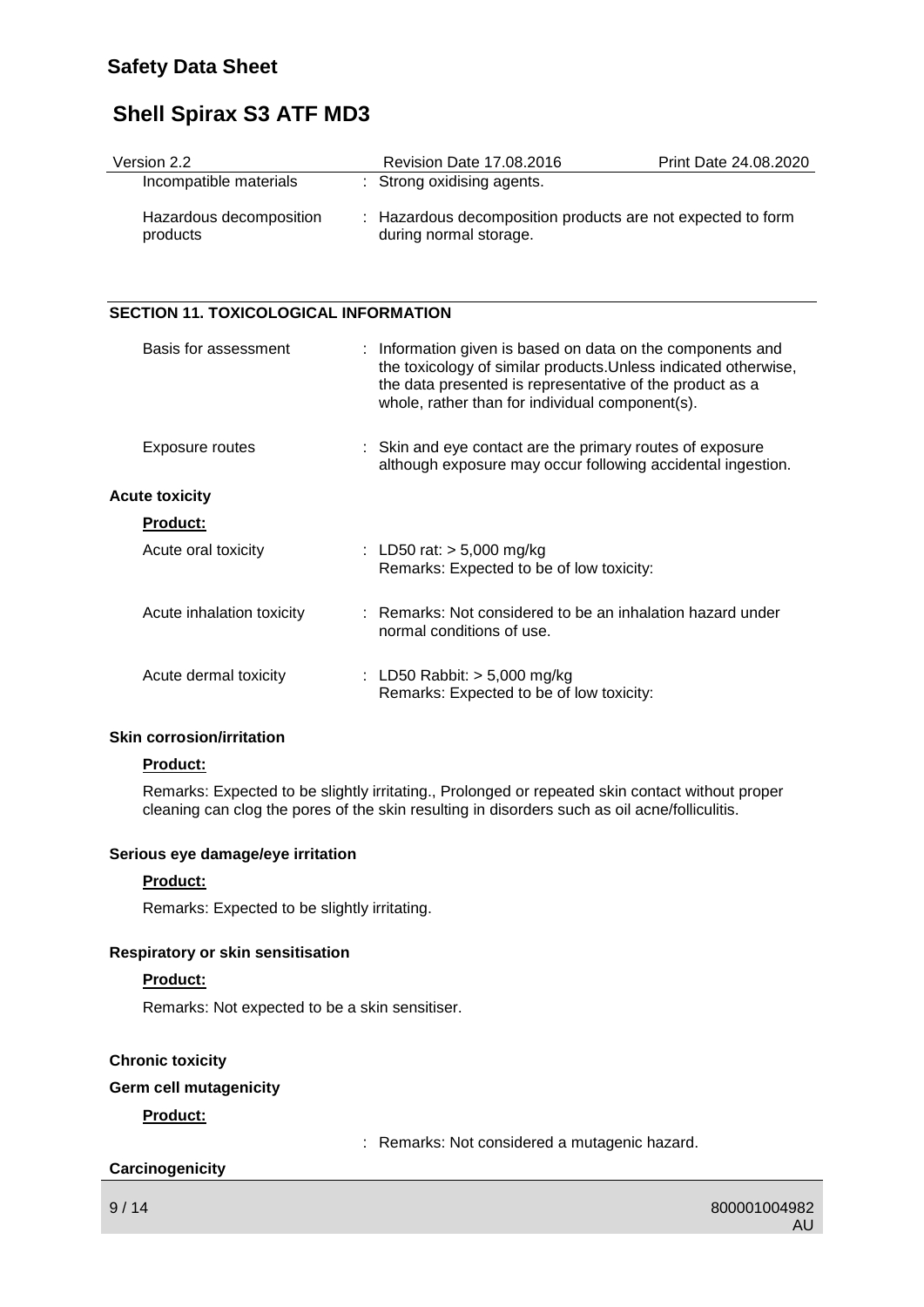Version 2.2 Revision Date 17.08.2016 Print Date 24.08.2020

**Product:**

Remarks: Not expected to be carcinogenic.

Remarks: Product contains mineral oils of types shown to be non-carcinogenic in animal skinpainting studies., Highly refined mineral oils are not classified as carcinogenic by the International Agency for Research on Cancer (IARC).

| <b>Material</b>            | <b>GHS/CLP Carcinogenicity Classification</b> |
|----------------------------|-----------------------------------------------|
| Highly refined mineral oil | I No carcinogenicity classification.          |

#### **Reproductive toxicity**

#### **Product:**

Remarks: Not expected to impair fertility., Not expected to be a developmental toxicant.

#### **STOT - single exposure**

#### **Product:**

Remarks: Not expected to be a hazard.

:

#### **STOT - repeated exposure**

#### **Product:**

Remarks: Not expected to be a hazard.

#### **Aspiration toxicity**

#### **Product:**

Not considered an aspiration hazard.

#### **Further information**

#### **Product:**

Remarks: Used oils may contain harmful impurities that have accumulated during use. The concentration of such impurities will depend on use and they may present risks to health and the environment on disposal., ALL used oil should be handled with caution and skin contact avoided as far as possible.

Remarks: Slightly irritating to respiratory system.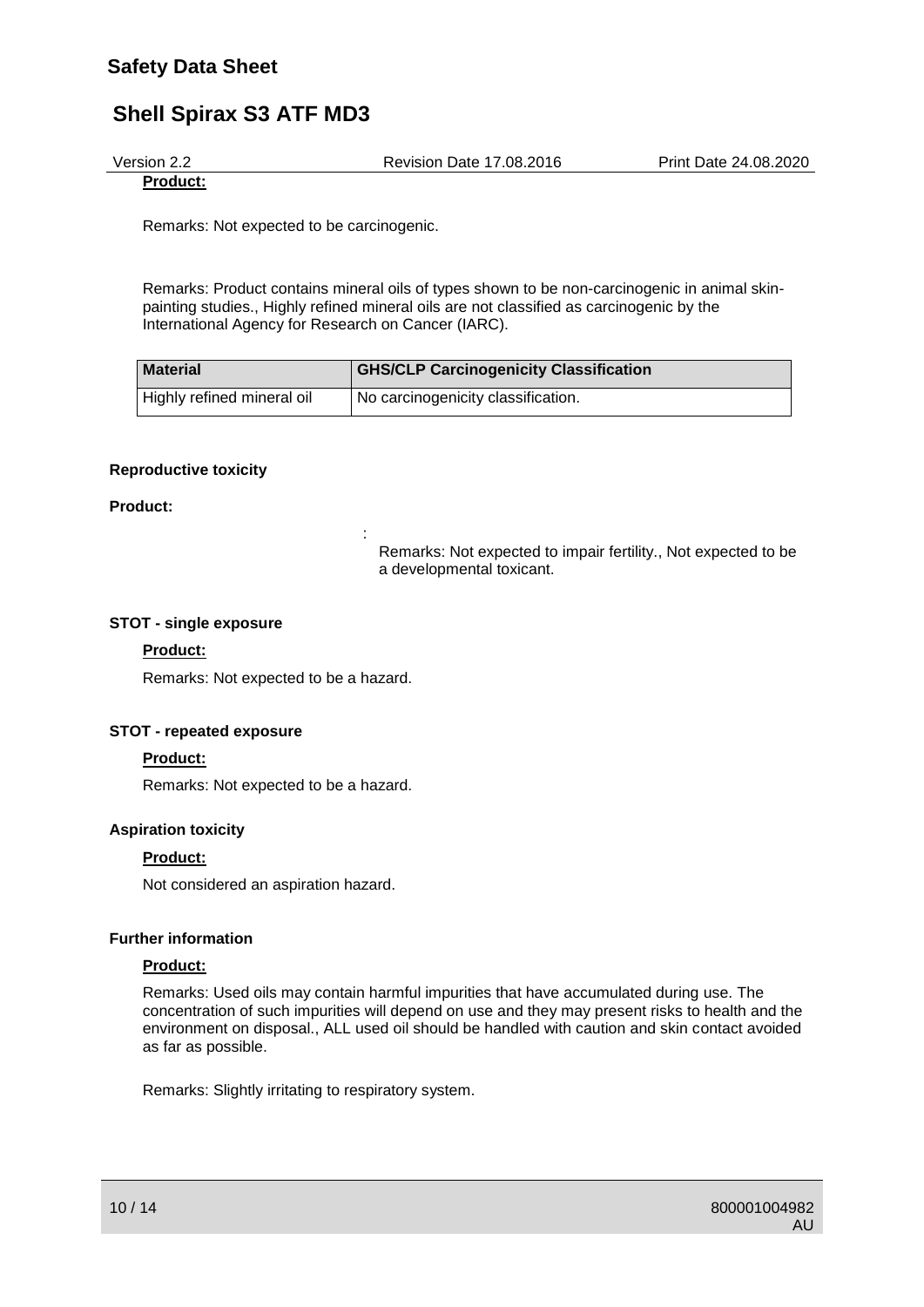| Version 2.2                                          |    | Revision Date 17.08.2016                                                                                                                                                                                                                                                                                                                                                                                                                             | Print Date 24.08.2020 |
|------------------------------------------------------|----|------------------------------------------------------------------------------------------------------------------------------------------------------------------------------------------------------------------------------------------------------------------------------------------------------------------------------------------------------------------------------------------------------------------------------------------------------|-----------------------|
| <b>SECTION 12. ECOLOGICAL INFORMATION</b>            |    |                                                                                                                                                                                                                                                                                                                                                                                                                                                      |                       |
| Basis for assessment                                 |    | : Ecotoxicological data have not been determined specifically<br>for this product.<br>Information given is based on a knowledge of the components<br>and the ecotoxicology of similar products.<br>Unless indicated otherwise, the data presented is<br>representative of the product as a whole, rather than for<br>individual component(s).(LL/EL/IL50 expressed as the<br>nominal amount of product required to prepare aqueous test<br>extract). |                       |
| <b>Ecotoxicity</b>                                   |    |                                                                                                                                                                                                                                                                                                                                                                                                                                                      |                       |
| Product:                                             |    |                                                                                                                                                                                                                                                                                                                                                                                                                                                      |                       |
| Toxicity to fish (Acute<br>toxicity)                 |    | Remarks: Expected to be practically non toxic:<br>LL/EL/IL50 > 100 mg/l                                                                                                                                                                                                                                                                                                                                                                              |                       |
| Toxicity to crustacean (Acute<br>toxicity)           |    | Remarks: Expected to be practically non toxic:<br>LL/EL/IL50 > 100 mg/l                                                                                                                                                                                                                                                                                                                                                                              |                       |
| Toxicity to algae/aquatic<br>plants (Acute toxicity) |    | Remarks: Expected to be practically non toxic:<br>LL/EL/IL50 > 100 mg/l                                                                                                                                                                                                                                                                                                                                                                              |                       |
| Toxicity to fish (Chronic<br>toxicity)               |    | Remarks: Data not available                                                                                                                                                                                                                                                                                                                                                                                                                          |                       |
| Toxicity to crustacean<br>(Chronic toxicity)         |    | : Remarks: Data not available                                                                                                                                                                                                                                                                                                                                                                                                                        |                       |
| Toxicity to microorganisms<br>(Acute toxicity)       | t. | Remarks: Data not available                                                                                                                                                                                                                                                                                                                                                                                                                          |                       |
| <b>Persistence and degradability</b>                 |    |                                                                                                                                                                                                                                                                                                                                                                                                                                                      |                       |
| <b>Product:</b>                                      |    |                                                                                                                                                                                                                                                                                                                                                                                                                                                      |                       |
| Biodegradability                                     |    | : Remarks: Expected to be not readily biodegradable., Major<br>constituents are expected to be inherently biodegradable, but<br>contains components that may persist in the environment.                                                                                                                                                                                                                                                             |                       |
| <b>Bioaccumulative potential</b>                     |    |                                                                                                                                                                                                                                                                                                                                                                                                                                                      |                       |
| <b>Product:</b>                                      |    |                                                                                                                                                                                                                                                                                                                                                                                                                                                      |                       |
| <b>Bioaccumulation</b>                               |    | : Remarks: Contains components with the potential to<br>bioaccumulate.                                                                                                                                                                                                                                                                                                                                                                               |                       |
| Partition coefficient: n-<br>octanol/water           |    | $:$ Pow: $>$ 6Remarks: (based on information on similar products)                                                                                                                                                                                                                                                                                                                                                                                    |                       |
| <b>Mobility in soil</b>                              |    |                                                                                                                                                                                                                                                                                                                                                                                                                                                      |                       |
| <b>Product:</b>                                      |    |                                                                                                                                                                                                                                                                                                                                                                                                                                                      |                       |
| <b>Mobility</b>                                      |    | : Remarks: Liquid under most environmental conditions., If it<br>enters soil, it will adsorb to soil particles and will not be<br>mobile.                                                                                                                                                                                                                                                                                                            |                       |
| 11/14                                                |    |                                                                                                                                                                                                                                                                                                                                                                                                                                                      | 800001004982          |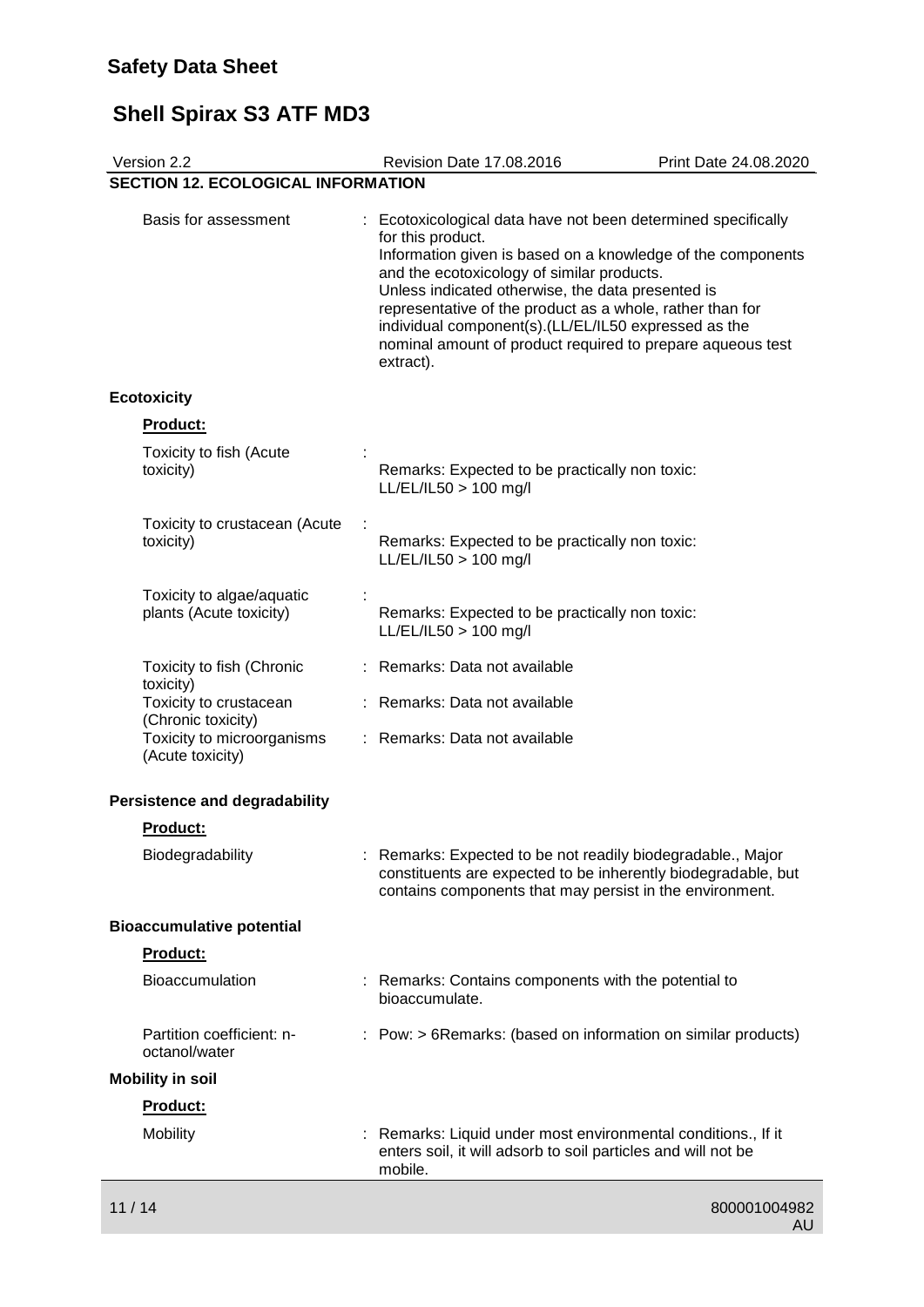| Version 2.2                          | Revision Date 17.08.2016                                                                                                                                                                                                                                                                                                                                                                                                                                                | Print Date 24.08.2020 |
|--------------------------------------|-------------------------------------------------------------------------------------------------------------------------------------------------------------------------------------------------------------------------------------------------------------------------------------------------------------------------------------------------------------------------------------------------------------------------------------------------------------------------|-----------------------|
|                                      | Remarks: Floats on water.                                                                                                                                                                                                                                                                                                                                                                                                                                               |                       |
| Other adverse effects                |                                                                                                                                                                                                                                                                                                                                                                                                                                                                         |                       |
| no data available<br><b>Product:</b> |                                                                                                                                                                                                                                                                                                                                                                                                                                                                         |                       |
| Additional ecological<br>information | : Product is a mixture of non-volatile components, which are not<br>expected to be released to air in any significant quantities.,<br>Not expected to have ozone depletion potential,<br>photochemical ozone creation potential or global warming<br>potential.<br>Poorly soluble mixture., May cause physical fouling of aquatic<br>organisms.<br>Mineral oil is not expected to cause any chronic effects to<br>aquatic organisms at concentrations less than 1 mg/l. |                       |

#### **SECTION 13. DISPOSAL CONSIDERATIONS**

| <b>Disposal methods</b> |                                                                                                                                                                                                                                                                                                           |
|-------------------------|-----------------------------------------------------------------------------------------------------------------------------------------------------------------------------------------------------------------------------------------------------------------------------------------------------------|
| Waste from residues     | : Waste product should not be allowed to contaminate soil or<br>ground water, or be disposed of into the environment.<br>Waste, spills or used product is dangerous waste.                                                                                                                                |
|                         | Disposal should be in accordance with applicable regional,<br>national, and local laws and regulations.<br>Local regulations may be more stringent than regional or<br>national requirements and must be complied with.                                                                                   |
| Contaminated packaging  | : Dispose in accordance with prevailing regulations, preferably<br>to a recognized collector or contractor. The competence of<br>the collector or contractor should be established beforehand.<br>Disposal should be in accordance with applicable regional,<br>national, and local laws and regulations. |

#### **SECTION 14. TRANSPORT INFORMATION**

#### **National Regulations**

**ADG**

Not regulated as a dangerous good

#### **International Regulations**

#### **IATA-DGR**

Not regulated as a dangerous good

#### **IMDG-Code**

Not regulated as a dangerous good

#### **Transport in bulk according to Annex II of MARPOL 73/78 and the IBC Code**

Pollution category : Not applicable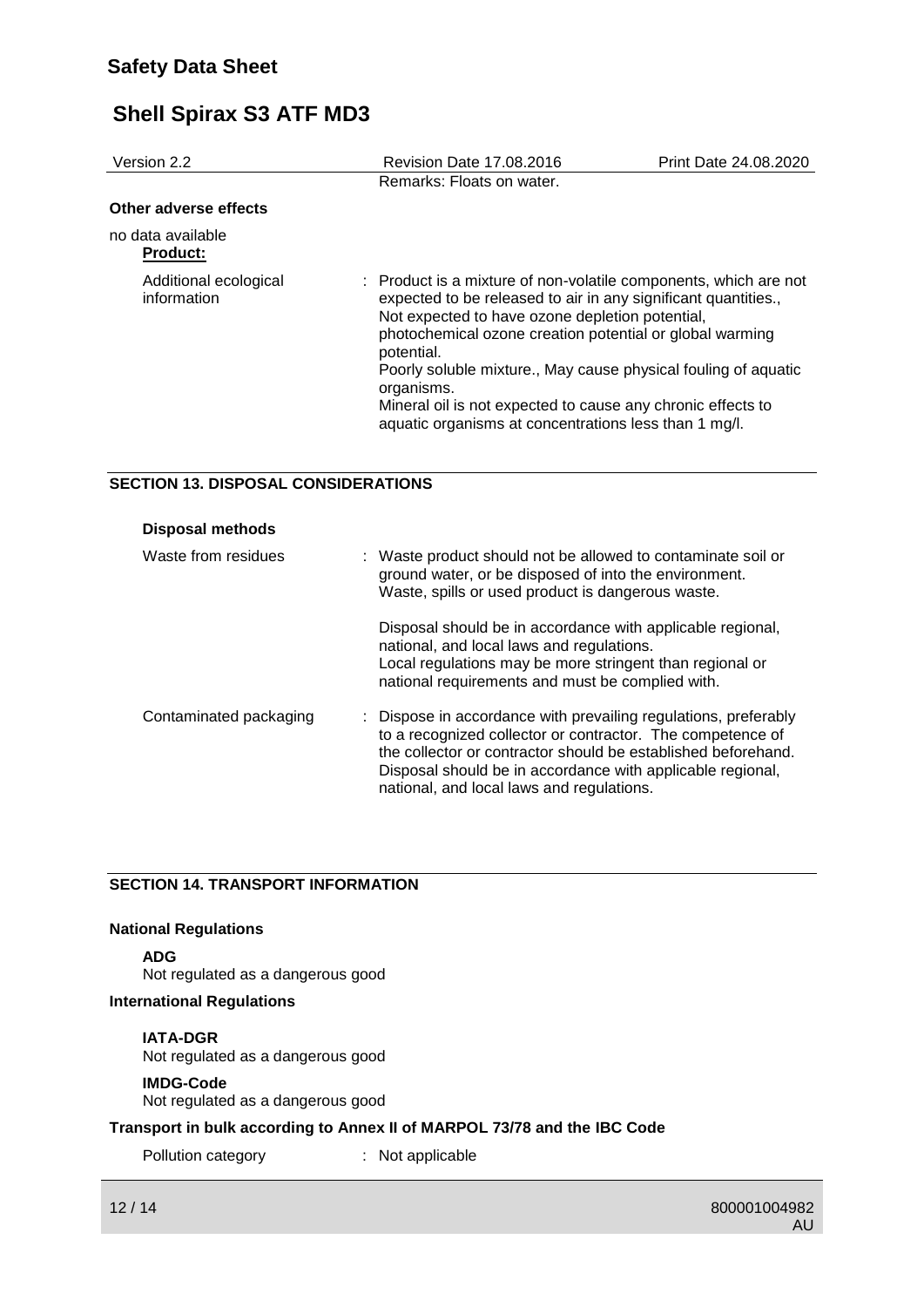| Version 2.2                   | <b>Revision Date 17.08.2016</b>                                                                                                                                                      | <b>Print Date 24.08.2020</b> |
|-------------------------------|--------------------------------------------------------------------------------------------------------------------------------------------------------------------------------------|------------------------------|
| Ship type                     | : Not applicable                                                                                                                                                                     |                              |
| Product name                  | : Not applicable                                                                                                                                                                     |                              |
| Special precautions           | : Not applicable                                                                                                                                                                     |                              |
| Special precautions for user  |                                                                                                                                                                                      |                              |
| <b>Remarks</b>                | : Special Precautions: Refer to Chapter 7, Handling & Storage,<br>for special precautions which a user needs to be aware of or<br>needs to comply with in connection with transport. |                              |
| <b>Additional Information</b> | : MARPOL Annex 1 rules apply for bulk shipments by sea.                                                                                                                              |                              |

### **SECTION 15. REGULATORY INFORMATION**

#### **Safety, health and environmental regulations/legislation specific for the substance or mixture**

| Standard for the Uniform    | No poison schedule number allocated |
|-----------------------------|-------------------------------------|
| Scheduling of Medicines and |                                     |
| Poisons (SUSMP)             |                                     |

Product classified as per Work Health Safety Regulations – Implementation of the Globally Harmonized System of Classification and Labelling of Chemicals (GHS) 2012 and SDS prepared as per national model code of practice for preparation of safety data sheet for Hazardous chemicals 2011 based on Globally Harmonized Classification version 3.

National Model Code of Practice for the Labelling of Workplace Hazardous Chemicals (2011).

Australian Code for the Transport of Dangerous Goods by Road and Rail (ADG code).

#### **Other international regulations**

#### **The components of this product are reported in the following inventories:**

| <b>EINECS</b> | : All components listed or polymer exempt. |
|---------------|--------------------------------------------|
| <b>TSCA</b>   | : All components listed.                   |
| <b>AICS</b>   | : All components listed.                   |

#### **SECTION 16. OTHER INFORMATION**

| <b>Full text of H-Statements</b>                                                 |                                                                                                                                                                |  |  |  |
|----------------------------------------------------------------------------------|----------------------------------------------------------------------------------------------------------------------------------------------------------------|--|--|--|
| H <sub>304</sub><br>H <sub>3</sub> 19<br><b>Full text of other abbreviations</b> | May be fatal if swallowed and enters airways.<br>Causes serious eye irritation.                                                                                |  |  |  |
| Asp. Tox.<br>Eye Irrit.                                                          | Aspiration hazard<br>Eye irritation                                                                                                                            |  |  |  |
| Abbreviations and Acronyms                                                       | : The standard abbreviations and acronyms used in this<br>document can be looked up in reference literature (e.g.<br>scientific dictionaries) and/or websites. |  |  |  |
| Date of preparation or review : 17.08.2016                                       |                                                                                                                                                                |  |  |  |
| <b>Further information</b>                                                       |                                                                                                                                                                |  |  |  |
| Other information                                                                | $\therefore$ A vertical bar ( ) in the left margin indicates an amendment                                                                                      |  |  |  |